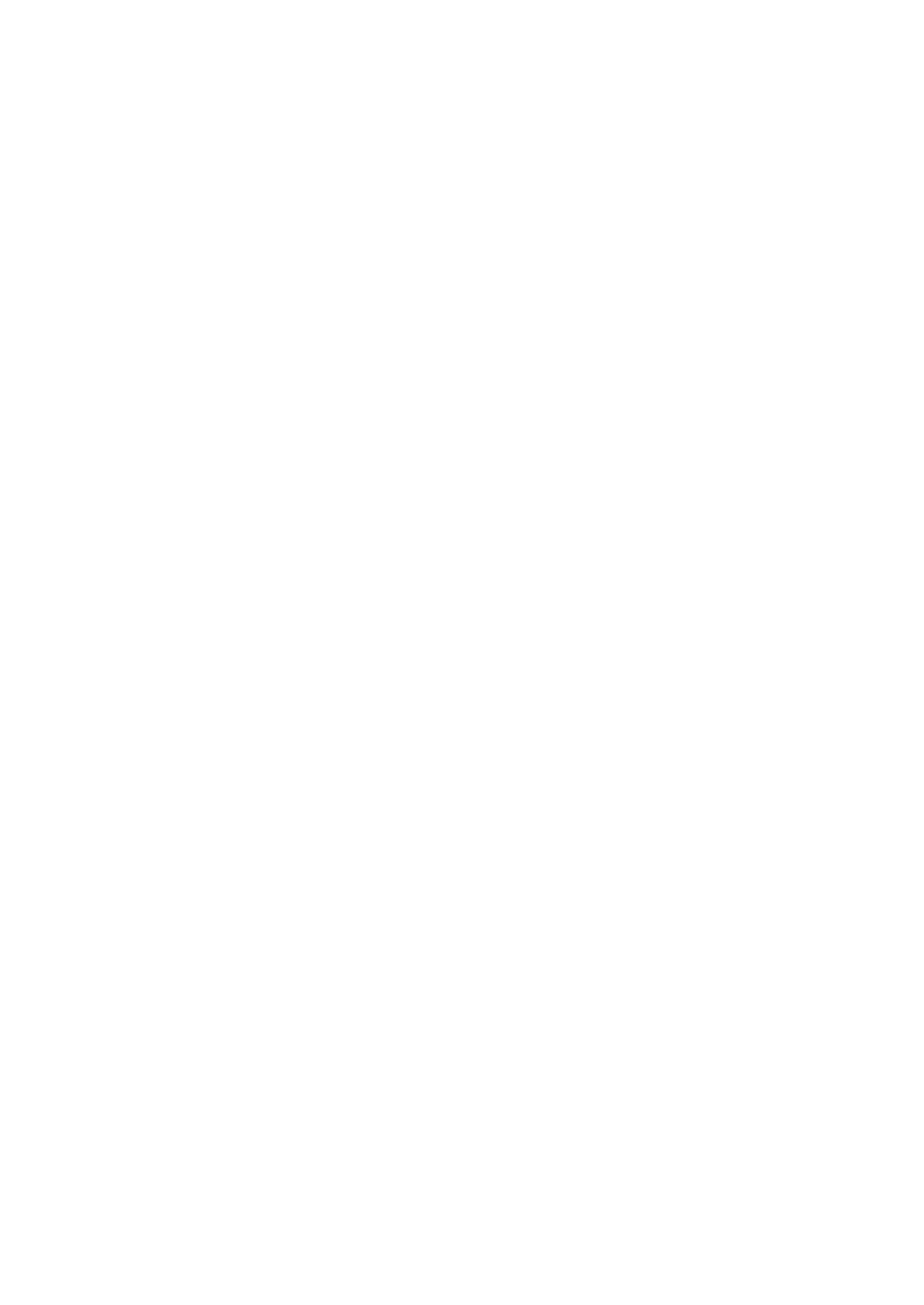

# **MERCHANT SHIPPING (LIMITATION OF LIABILITY CONVENTIONS) REGULATIONS**

### **Arrange[ment of Regulations](#page-4-1)**

### **Regulation**

| <b>PART I - PRELIMINARY</b> |  | 5 |
|-----------------------------|--|---|
| $1 -$                       |  |   |
| $\overline{2}$              |  |   |
| $\overline{3}$              |  |   |
| $\overline{4}$              |  |   |
| $\overline{5}$              |  |   |
| 6                           |  |   |
| 7 <sup>7</sup>              |  |   |

## **Supporting Documents**

#### **ENDNOTES** 10

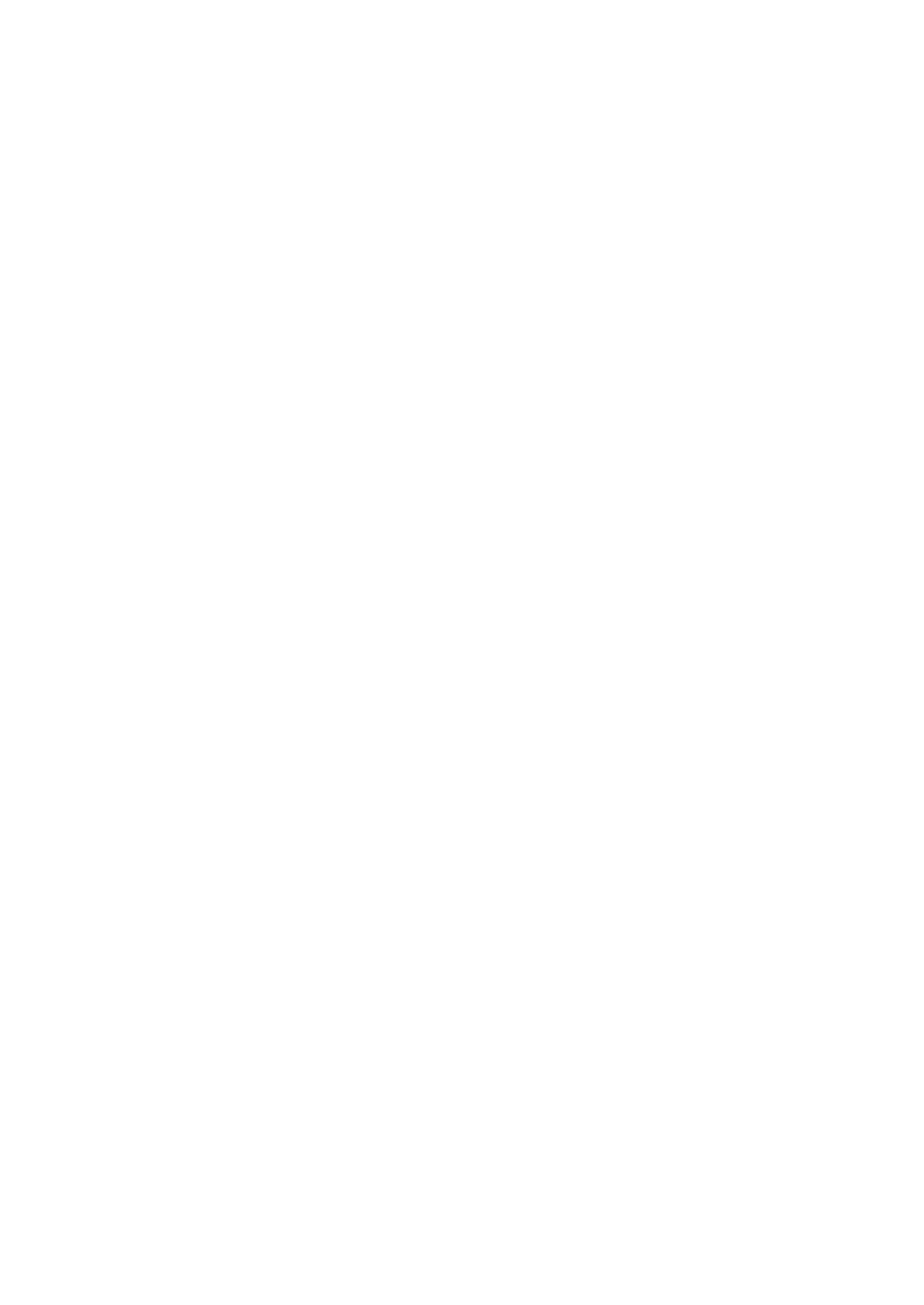

# **MERCHANT SHIPPING (LIMITATION OF LIABILITY CONVENTIONS) REGULA[T](#page-9-1)IONS**

### **MADE UNDER SECTION 48 AND 141 OF THE MERCHANT SHIPPING**   $ACT<sup>1</sup>$

# <span id="page-4-1"></span><span id="page-4-0"></span>**PART I - PRELIMINARY**

#### **1 Citation**

<span id="page-4-2"></span>These Regulations may be cited as the Merchant Shipping (Limitation of Liability Conventions) Regulations.

#### **2 Interpretation**

(1) In these Regulations, unless the context otherwise requires —

"**gold franc**" means a unit consisting of 65.5 milligrammes of gold of millesimal fineness of 900:

"**Limitation of Liability Convention**" means the International Convention relating to the Limitation of the Liability of Owners of Sea-going Ships signed at Brussels on the 10th October, 1957;

"**ship**" includes every description of lighter, barge or like vessel, however propelled, and any structure launched and intended for use in navigation as a ship or a part of a ship, and a vessel belonging to a disciplined force or to the defence force of any other country;

"**the Act**" means the Merchant Shipping Act 1987.

(2) The Minister may from time to time, by notice, specify the amounts which, for the purposes of these Regulations, are to be taken as equivalent to any specified number of gold francs.

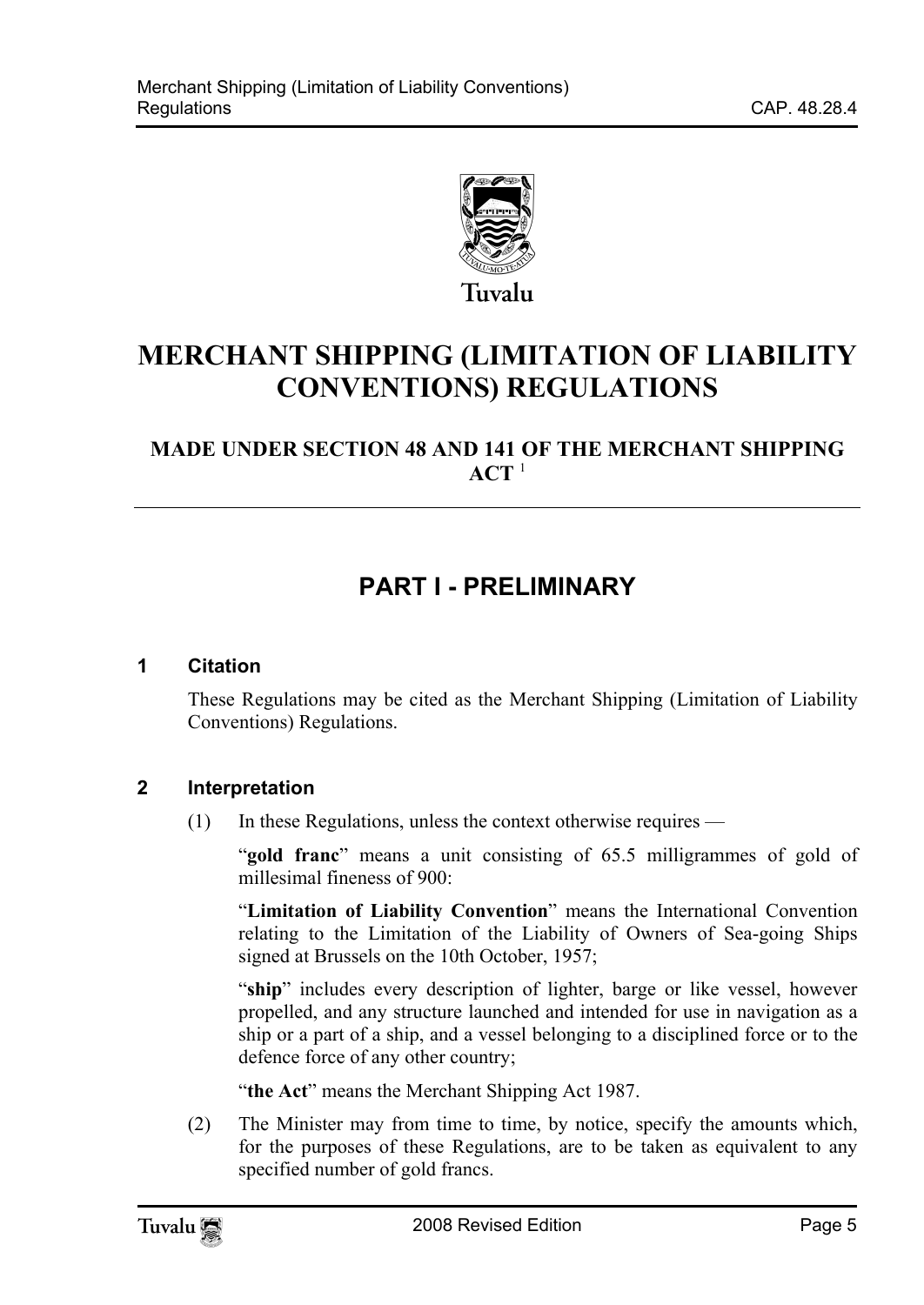- (3) Where money has been paid into court in respect of any liability to which a limit is set by these Regulations, ascertainment of that limit shall not be affected by a subsequent variation of the amounts specified under subregulation (2) unless the amount so paid was less than the limit as ascertained in accordance with the order then in force under that sub-regulation.
- (4) For the purposes of these Regulations
	- (a) the tonnage of a ship propelled by any mechanical power shall be her net registered tonnage with the addition of any engine-room space deducted for the purposes of ascertaining that tonnage, and the tonnage of a sailing ship shall be her net registered tonnage;
	- (b) where a foreign ship has been or can be measured according to the Act, her tonnage shall be that ascertained by that measurement, and where a foreign ship has not been, and cannot be, measured according to the Act, the Harbour Master shall, on receiving from or by the direction of the court hearing the case in which the tonnage of the ship is in question, such evidence concerning the dimensions of the ship as it may be practicable to furnish, give a certificate under his hand stating what would, in his opinion, have been the tonnage of the ship if she had been so measured, and the tonnage so stated shall be deemed for the purposes of these Regulations to be the tonnage of the ship; and
	- (c) the tonnage of a ship that is less than 300 tons shall be deemed to be 300 tons.
- (5) Regulations 3, 4 and 5 apply to any persons, other than the owner, who are responsible for the fault of a ship, as though "owner" includes those persons and all persons responsible for the navigation and management of the ship under a charter or demise.
- <span id="page-5-0"></span>(6) An insurance effected against the happening, without the owner's actual fault or privity, of any or all of the events in respect of which the liability of the owner is limited under these Regulations is not invalid by reason of the nature of the risk.

#### **3 Specification of Convention**

<span id="page-5-1"></span>The Limitation of Liability Convention is specified as the International Maritime Convention which these Regulations are made for the purpose of implementing, or enabling legal effect to be given to, in Tuvalu.

#### **4 Limitation of liability of ship owners**

(1) Where any of the following occurrences take place without the actual fault or privity of the owners of a ship, namely, where any —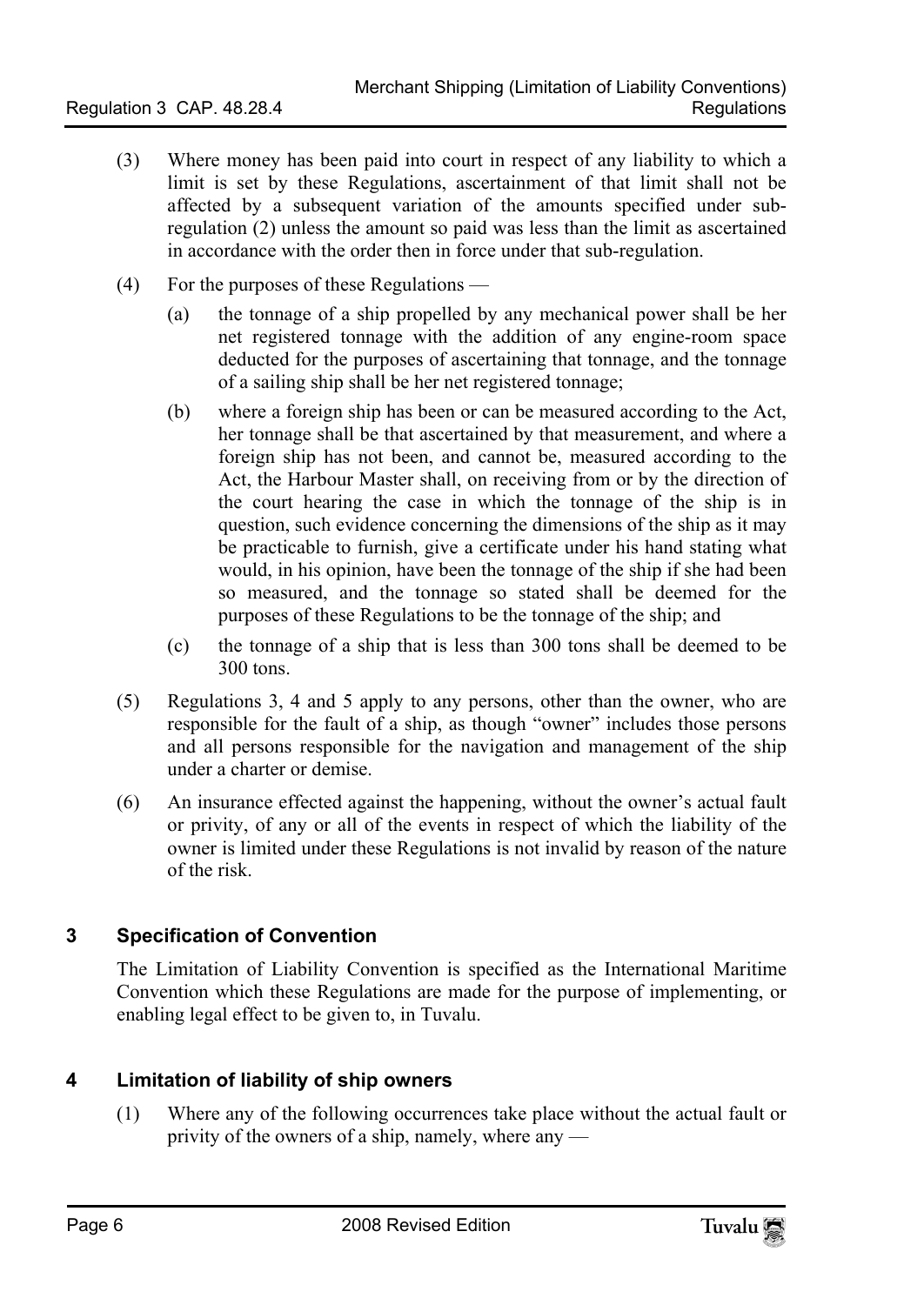- (a) loss of life or personal injury is caused to any person being carried in the ship;
- (b) damage or loss is caused to any goods, merchandise or other things whatsoever on board the ship;
- (c) loss of life or personal injury is caused to any person, not carried in the ship, through —
	- (i) the act or omission of any person, whether on board the ship or not, in the navigation or management of the ship, in the loading, carriage or discharge of its cargo or in the embarkation, carriage or disembarkation of its passengers; or
	- (ii) any other act or omission of any person on board that ship;
- (d) loss or damage is caused to any property, other than property described in paragraph (b), or any rights are infringed, through —
	- (i) the act or omission of any person, whether on board the ship or not, in the navigation or management of the ship, in the loading, carriage or discharge of its cargo or in the embarkation, carriage or disembarkation of its passengers: or
	- (ii) any other act or omission of any person on board that ship,

the owner of the ship shall not be liable for damages beyond the following amounts, namely —

- (e) in respect of loss of life or personal injury, either alone or together with such loss, damage or infringement as is mentioned in paragraphs (b) and (d), an aggregate amount not exceeding an amount equivalent to 3,100 gold francs for each ton of the ship's tonnage; and
- (f) in respect of such loss, damage or infringement as is mentioned in paragraphs (b) and (d), whether or not there be in addition loss of life or personal injury, an aggregate amount not exceeding an amount equivalent to 1,000 gold francs for each ton of the ship's tonnage.
- (2) The limits set by this regulation to the liabilities mentioned therein apply to the aggregate of those liabilities which are incurred on any distinct occasion, and shall so apply in respect of each distinct occasion without regard to any liability incurred on any other occasion.
- (3) For the purposes of sub-regulation (1), where any obligation or liability arises —
	- (a) in connection with the raising, removal or destruction of any ship which is sunk, stranded or abandoned, or of anything on board such a ship; or
	- (b) in respect of any damage (however caused) to harbour works, basins or navigable waterways,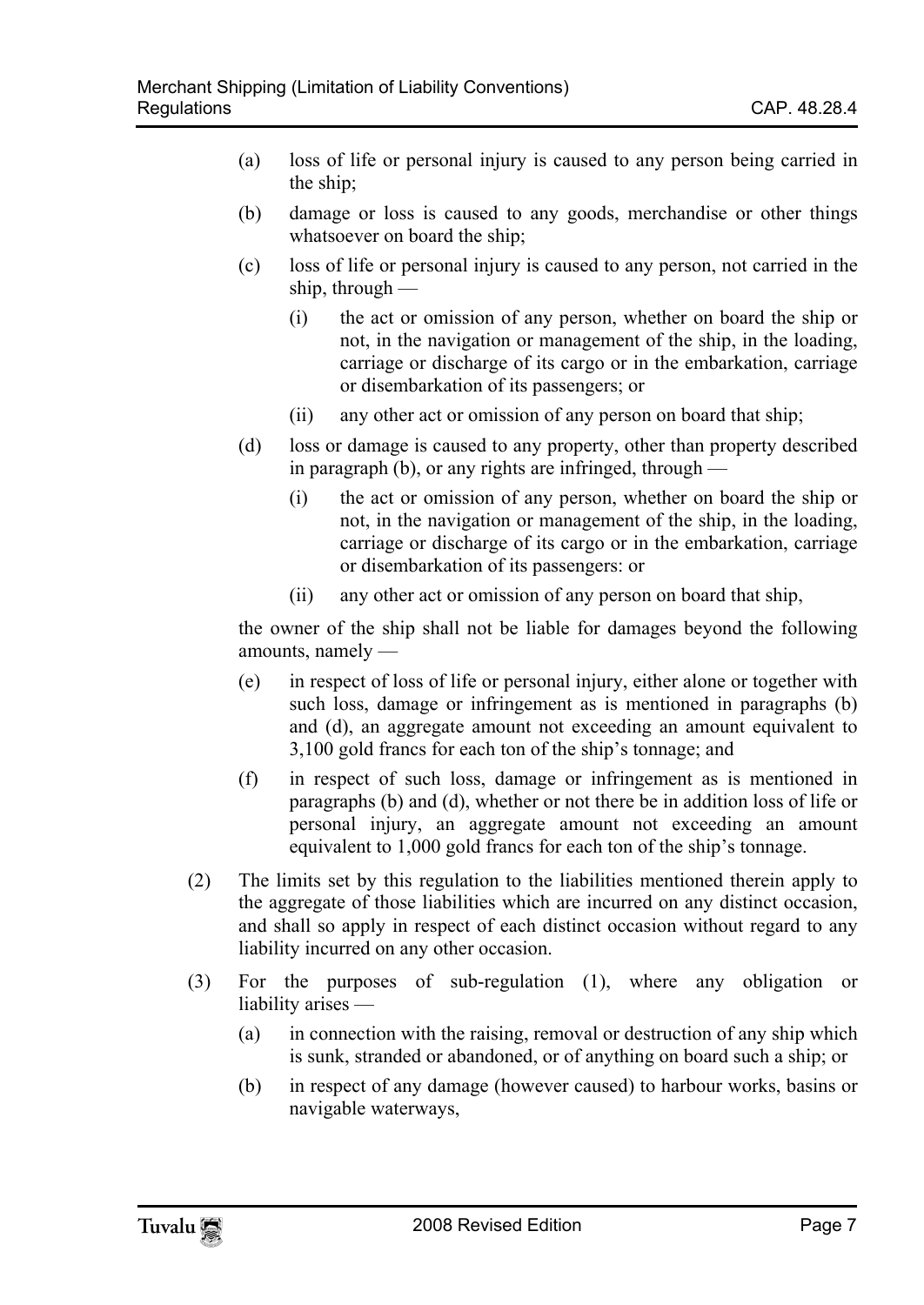the occurrence giving rise to the obligation or liability shall be treated as one of the occurrences mentioned in paragraphs (b) and (d) of sub-regulation (1) and the obligation or liability as a liability to damages.

- (4) The application of this regulation to any liability shall not be excluded by reason only that the occurrence giving rise to the liability was not due to the negligence of any person.
- <span id="page-7-0"></span>(5) Nothing in this regulation applies to any liability in respect of loss of life or personal injury caused to, or loss of or damage to any property or infringement of any right of, a person who is on board or employed in connection with the ship under a contract of service with all or any of the persons whose liabilities are limited by this section, if that contract is governed by the law of any foreign country and that law either does not set any limit to that liability or sets a limit exceeding that set by this regulation.

#### **5 Power of court to consolidate claim**

- (1) Where any liability is alleged to nave been incurred by the owner of a ship in respect of any occurrence in respect of which his liability is limited by regulation 4, and several claims are made or apprehended in respect of that liability, the Court may —
	- (a) on the application of the owner, determine the amount of his liability, and distribute that amount among several claimants (if appropriate);
	- (b) stay any proceedings pending in any other court, in relation to the same matter;
	- (c) proceed in such manner and subject to such rules of court as to making persons interested parties to the proceedings, and as to the exclusion of any claimants who do not apply to be joined in the proceedings within a certain time, and as to requiring security from the owner, and as to the payment of any costs, as the Court thinks just.
- (2) In making any distribution in accordance with this regulation, the Court may, if it thinks fit, postpone distribution of such part of the amount to be distributed as it deems appropriate having regard to the claims that may be established before a court of any country outside Tuvalu.
- <span id="page-7-1"></span>(3) No lien or other right in respect of any ship shall affect the proportions in which, under this regulation, any amount is distributed amongst several claimants.

#### **6 Extension of limitation of liability**

(1) The persons whose liability in connection with a ship is limited by regulation 4, shall include any charterer and any person interested in or in possession of, the ship, and in particular, any manager or operator of the Ship.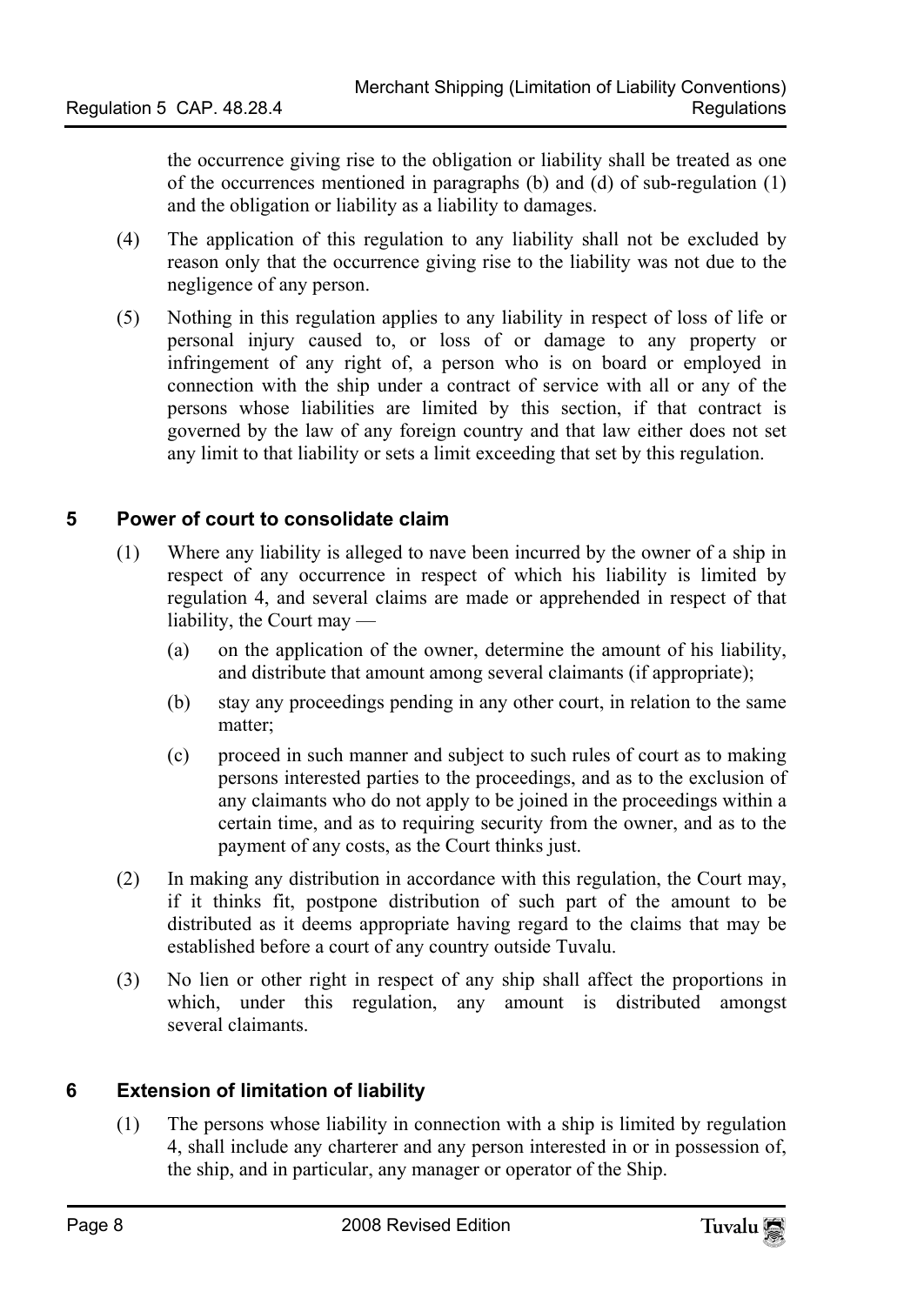- (2) In relation to a claim arising from the act or omission of any person in his capacity as master or member of the crew or (otherwise than in that capacity) in the course of his employment as a servant of the owners or of any such person as is mentioned in sub-regulation  $(1)$  —
	- (a) the persons whose liability is so limited or excluded shall also include the master, member of the crew or servant, and, ,n a case where the master or member of the crew is the servant of a person whose liability would not be limited apart from this regulation, the person whose servant he is; and
	- (b) the liability of the master, member of the crew or servant himself shall be so limited notwithstanding his actual fault or privity in that capacity.

#### **7 Release of ship on giving security**

- <span id="page-8-0"></span>(1) Where a ship or other property is arrested in connection with a claim which appears to the court to be founded on a liability to which a limit is set by regulation 4 or security is given to prevent or obtain release from such an arrest, the court may, and in the circumstances mentioned in sub-regulation (3) shall, order the release of the ship, property or security if the conditions specified in sub-regulation (2) are satisfied, but where the release is ordered the person on whose application it is ordered shall be deemed to have submitted to the jurisdiction of the court to adjudicate on the claim.
- (2) The conditions referred to in sub-regulation  $(1)$  are
	- (a) that security which in the opinion of the court is satisfactory (in this section referred to as "guarantee") has previously been given, whether in Tuvalu or elsewhere, in respect of the liability or any other liability incurred on the same occasion, and the court is satisfied that, if the claim is established, the amount for which the guarantee was given, or such part thereof as corresponds to the claim, would be actually available to the claimant; and
	- (c) where part only of the amount for which a guarantee was given will be available to the claimant, that part shall not be taken to correspond to his claim if any other part may be available to a claimant in respect of a liability to which no limit is set as mentioned in sub-regulation (1).
- $(5)$  In this regulation —

"**Convention country**" means a country in respect of which the Limitation of Liability Convention is in force, including any country to which that Convention extends by virtue of Article 14 of the Convention;

#### "**relevant port**" —

(a) in relation to any claim, means the port where the event giving rise to the claim occurred, or, if that event did not occur in a port, the first port of call after the event occurred; and